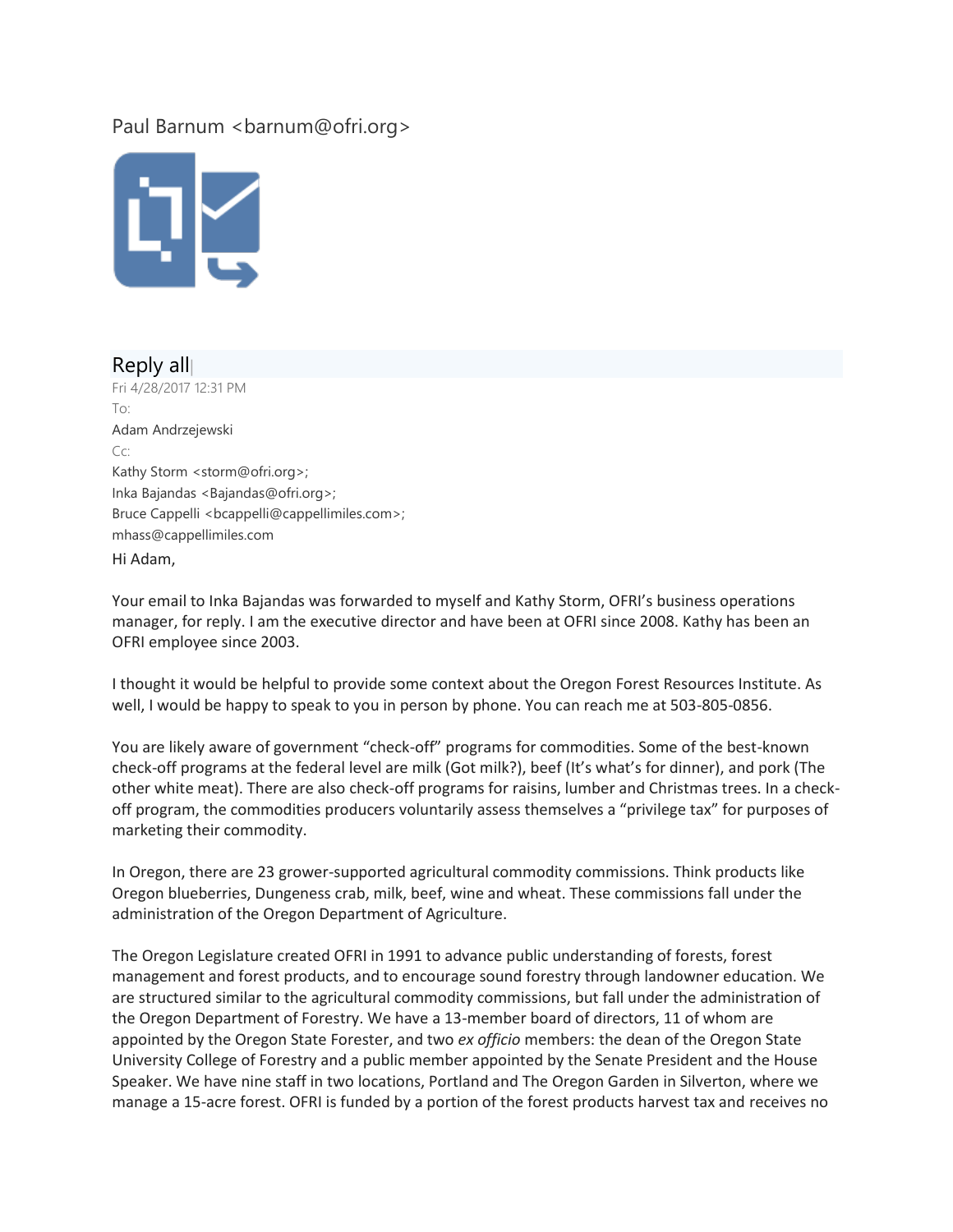General Fund revenue. Our budget process, including our board meetings, is open, public and transparent. The budget is subject to a public hearing.

Since OFRI's inception, we have used advertising to convey messages about forest management and forest products to the general public. It is the most effective way to reach a large, diverse audience that has become increasingly urban since OFRI's creation in 1991. Cappelli Miles is the second advertising agency retained by OFRI. Cappelli Miles competed in the two most recent Request For Proposals (RFP) processes and was the successful bidder both times. We believe their work has been effective in helping us to accomplish our public education goals.

While the \$4.6 million represents a large dollar amount, I would point out that Cappelli Miles only receives a small portion of that in management, production and ad placement fees, ranging from about \$70,000 to \$180,000 per year, depending if we produce new ads that year. We produce two new ads every two years, believing that our limited ad run (about 10 weeks every year) is not sufficient to "wear out" the ads in one year. The majority of the fees paid to Cappelli Miles are for the media buy itself. This year, for example, we purchased just over \$1 million in media, including Oregon Public Broadcasting, commercial television, Internet, streaming media, etc. Our ad buy is statewide. By contract, Cappelli Miles does not receive a commission.

Overall, the advertising program represents about 25 percent of OFRI's budget. We use an independent public opinion contractor to measure the effectiveness of the advertising annually, and the results are reported to the OFRI Board of Directors. The surveys show that the advertising has been quite effective at conveying messages to the general public that Oregon's forest landowners are good stewards of the land, following state laws that require landowners to replant trees following timber harvest, conserve wildlife habitat and protect water quality. Statewide monitoring programs by the Oregon Department of Forestry show this to be true, with more than 95 percent compliance with Oregon's forest protection laws among forest landowners.

With that has background, here are the answers to your questions:

## **Forbes Questions and OFRI Answers**

1. Please describe the procurement process (if any) whereby Cappelli Miles received \$4.6 million in OFRI publicity payments FY2012-FY2016.

In 2011, a formal RFP competitive sealed proposal procurement method was conducted by the Oregon Department of Administrative Services on behalf of the Oregon Forest Resources Institute (OFRI) in accordance with Oregon Revised Statutes 279B.060 and Oregon Administrative Rule 125-247-0260. An opportunity was published on the Oregon Procurement Information Network (ORPIN) for 30 days. Proposals were received from five proposers, individually graded by an evaluation team, and the proposer with the highest score was awarded the contract: Cappelli Miles.

## 2. Specifically, were these no-bid contracts?

No. This was a competitive sealed proposal procurement method conducted by the Oregon Department of Administrative Services.

3. Does Cappelli have an actual contract with OFRI and, if so, for how many years?